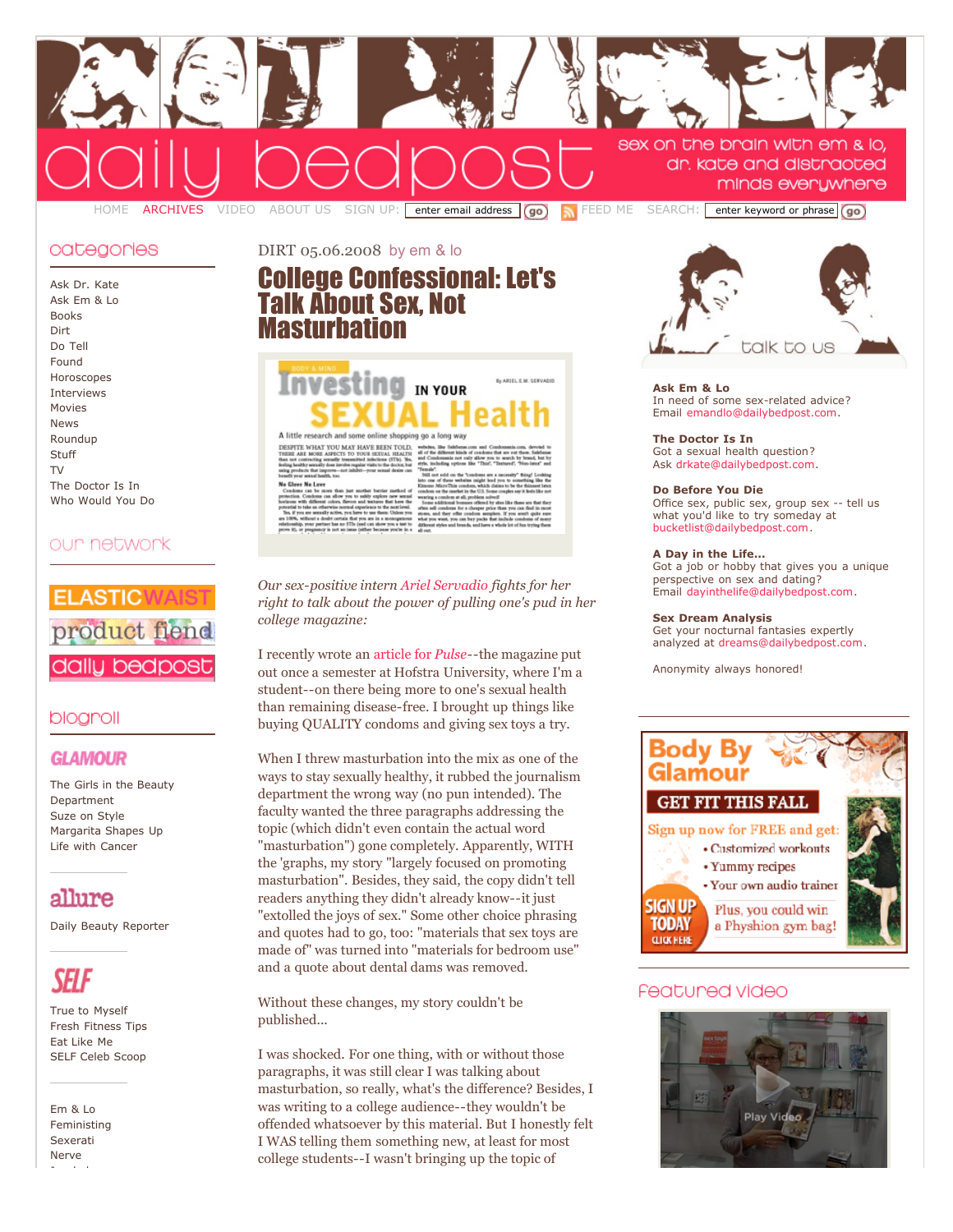[Jezebel](http://www.jezebel.com/) The [Onion](http://origin.avclub.com/content/) A.V. Club Sex in the Public [Square](http://sexinthepublicsquare.org/) [Broadsheet](http://www.salon.com/mwt/broadsheet/) Jamye [Waxman](http://www.jamyewaxman.com/blog/) Susie [Bright](http://susiebright.blogs.com/) Rachel [Kramer](http://lustylady.blogspot.com/) Bussel [Boinkology](http://www.boinkology.com/) Sexual [Intelligence](http://sexualintelligence.wordpress.com/) Pretty Dumb [Things](http://prettydumbthings.typepad.com/) [Chelsea](http://www.myspace.com/chelseahandler) Handler Literate [Perversions](http://chrisahall.com/) [Babeland](http://blog.babeland.com/) Good [Vibrations](http://blog.goodvibes.com/) A [Woman's](http://www.a-womans-touch.com/) Touch Human Rights [Campaign](http://www.hrc.org/) Bush v. [Choice](http://www.bushvchoice.com/) Planned [Parenthood](http://www.plannedparenthood.org/) The [F-Word](http://www.thefword.org.uk/blog/) [SexRev](http://www.reginalynn.com/) 2.0 [Feministe](http://www.feministe.us/blog/) The Eros [Blog](http://www.erosblog.com/) [Viviane's](http://www.thesexcarnival.com/) Sex Carnival We [Blog](http://blog.goodvibes.com/) Sex [Midwest](http://midwestteensexshow.com/) Teen Sex Show [Violet](http://www.tinynibbles.com/violetblue.html) Blue Dear [Sugar](http://dearsugar.com/) Pleasure [Happens](http://www.pleasurehappens.com/) [Storked!](http://www.glamour.com/lifestyle/blogs/pregnant) The [Virginity](http://www.virginityproject.typepad.com/) Project **[Tango](http://www.yourtango.com/)** The [Frisky](http://thefrisky.com/) [CherryTV](http://www.cherrytv.com/)

masturbation to say, "You should play with yourself, it feels really good"; I was arguing that being in tune with your libido, and using masturbation to manage it at times when you aren't having sex (whether you're single, or in a relationship--it happens), contributes to good mental and physical health. Finally, how could I write an article about what YOU can do for your sexual health, without mentioning the one thing you and YOU ALONE can do for yourself?

Making the above arguments over and over to the powers that be kind of made me feel like a sex-obsessed pervert. I never thought I'd have to repeatedly hash out details about wanking with a professor. Becoming an advocate for masturbation...boy, would my parents be proud.

In the end, I got a whole paragraph and two sentences of the offending three into the edit of my article that went to print. And I complained enough to get the whole story, [masturbation](http://media.www.pulsemagazineonline.com/media/storage/paper1039/news/2008/05/02/BodyMind/Investing.In.Your.Sexual.Health-3360606.shtml) paragraphs intact, online.

To any given reader, the two versions probably won't look very different. I'll admit I was a bit attached to the material--and as a young writer, I'm learning how it's never fun to be edited heavily. But to me, the two versions are like night and day. Because to say that you should look into sex toys without mentioning that you might want to actually use them on yourself--by yourself--is out of hand, literally.

*-- by Ariel [Servadio](http://www.emandlo.com/about/index.php#Interns)*

[Comments](http://dailybedpost.com/2008/05/college-confessional-lets-talk.php#comments) (2) | [Permalink](http://dailybedpost.com/2008/05/college-confessional-lets-talk.php) | Add [This](http://www.addthis.com/bookmark.php) | [Email](http://www.feedburner.com/fb/a/emailFlare?itemTitle=College%20Confessional:%20Let) This

**Tags**

[College](http://cnpblogs.com/cgi-bin/mt/mt-search.cgi?tag=College&IncludeBlogs=2), [Masturbation,](http://cnpblogs.com/cgi-bin/mt/mt-search.cgi?tag=Masturbation&IncludeBlogs=2) [Writers](http://cnpblogs.com/cgi-bin/mt/mt-search.cgi?tag=Writers&IncludeBlogs=2)

## **2 Comments**

#### **Colin said:**

I write a relationship column in one of the publications and I remember I had to fight really hard in one issue about safer-sex on campus to keep my masturbation segment from being called too obscene for publication. Wasn't nearly as contentious however and was resolved in an e-mail or two.

Why are people still not ready to talk about sex for one?

### May 6, 2008 [10:55](http://dailybedpost.com/2008/05/college-confessional-lets-talk.php#comment-19595) PM **profsex said:**

Right On Ariel! No it is never fun to be edited and yes, how ridiculous to have to explain to your professor how healthy it is for one to be "in touch"....and even if you were a sex-crazed pervert? So what? Good for you and though I'm sorry you were so censored, I am thankful you have this forum. I wish all of my students were like you...don't let them get to you!

May 7, [2008](http://dailybedpost.com/2008/05/college-confessional-lets-talk.php#comment-19605) 8:30 AM

#### **Leave a comment**

*<u>OW TO DO EVERYTHING</u>* You [know](http://www.amazon.com/exec/obidos/ASIN/0756633613/emandlo-20) you want it!

Porn at [Babeland](http://dailybedpost.com/video_archives.html)

## about em & lo

Em & Lo, more formally known as Emma Taylor and Lorelei Sharkey, are the self-proclaimed [Emily](http://dailybedpost.com/about_us.html) Posts of the modern bedroom.  $more$   $>$ 



Dr. Kate is an OB/GYN at one of the [largest](http://dailybedpost.com/about_us.html) teaching hospitals in New York City. **more >>** 

Check out Daily Bedpost on [MySpace.com.](http://myspace.com/dailybedpost)